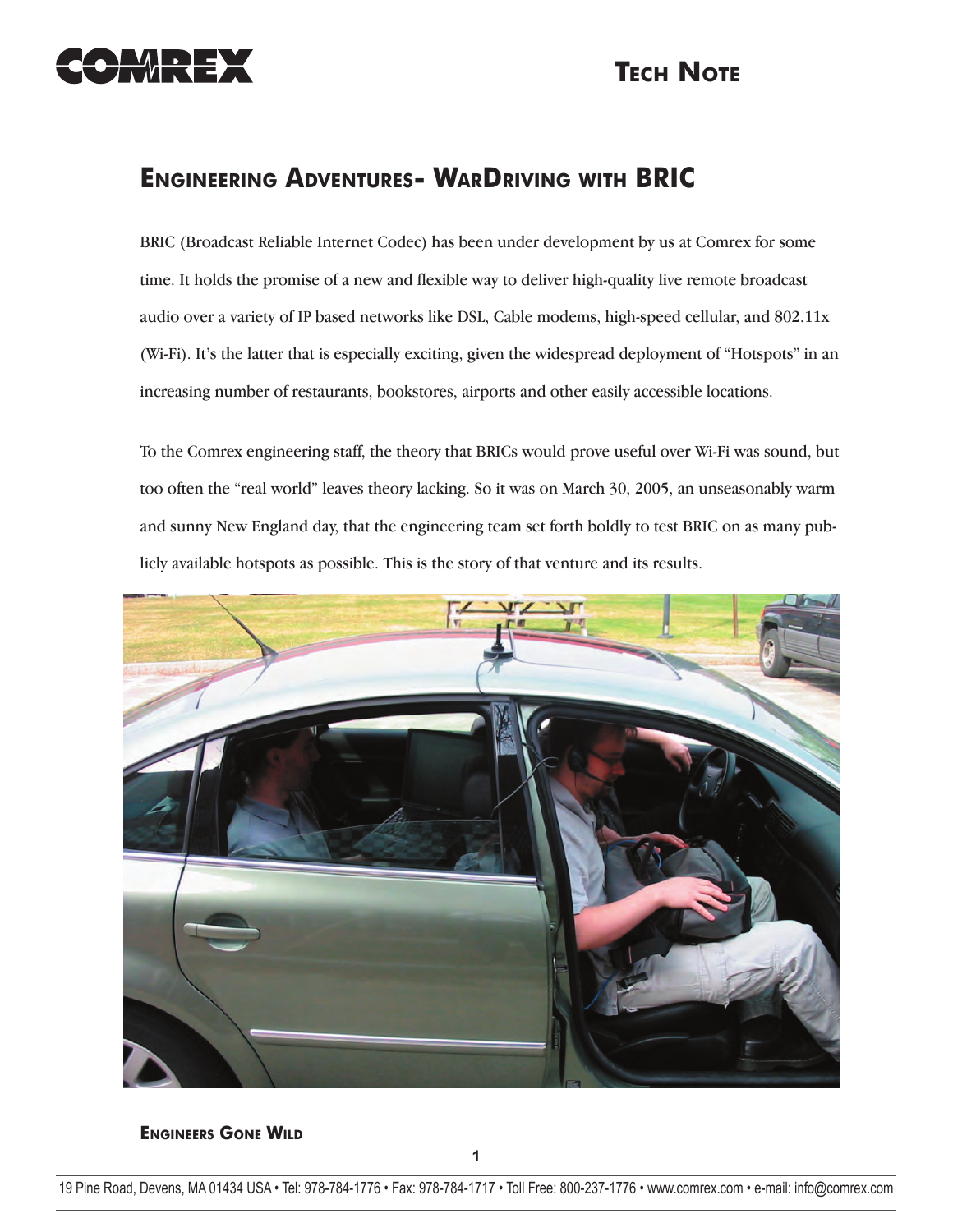The final hardware for the ACCESS codec (the first codec to truly be a BRIC) was still very much underway and we used the prototype system pictured. The package obviously resembles your typical incendiary device and we did not want to alarm to public (or the authorities) with our testing so we felt it wise to encase the system in a laptop bag, which could be left discretely at our feet while the system was remote controlled by a harmless-looking laptop.



**THE WORLD'S FIRST BRIC READY FOR ADVENTURE**

Our first stop was Panera Bread Company in Chelmsford, MA, a popular coffee shop which has in fact become the world's largest free Internet provider, with 537 stores offering unsecured Wi-Fi access. Because we had limited battery power, we were pleased to have found a cherished table near an AC outlet.

Once we had ordered our coffee and pastries, we prepared to connect to a public Wi-Fi with BRIC for the first time in history. We had visions of Alexander Graham Bell at that famous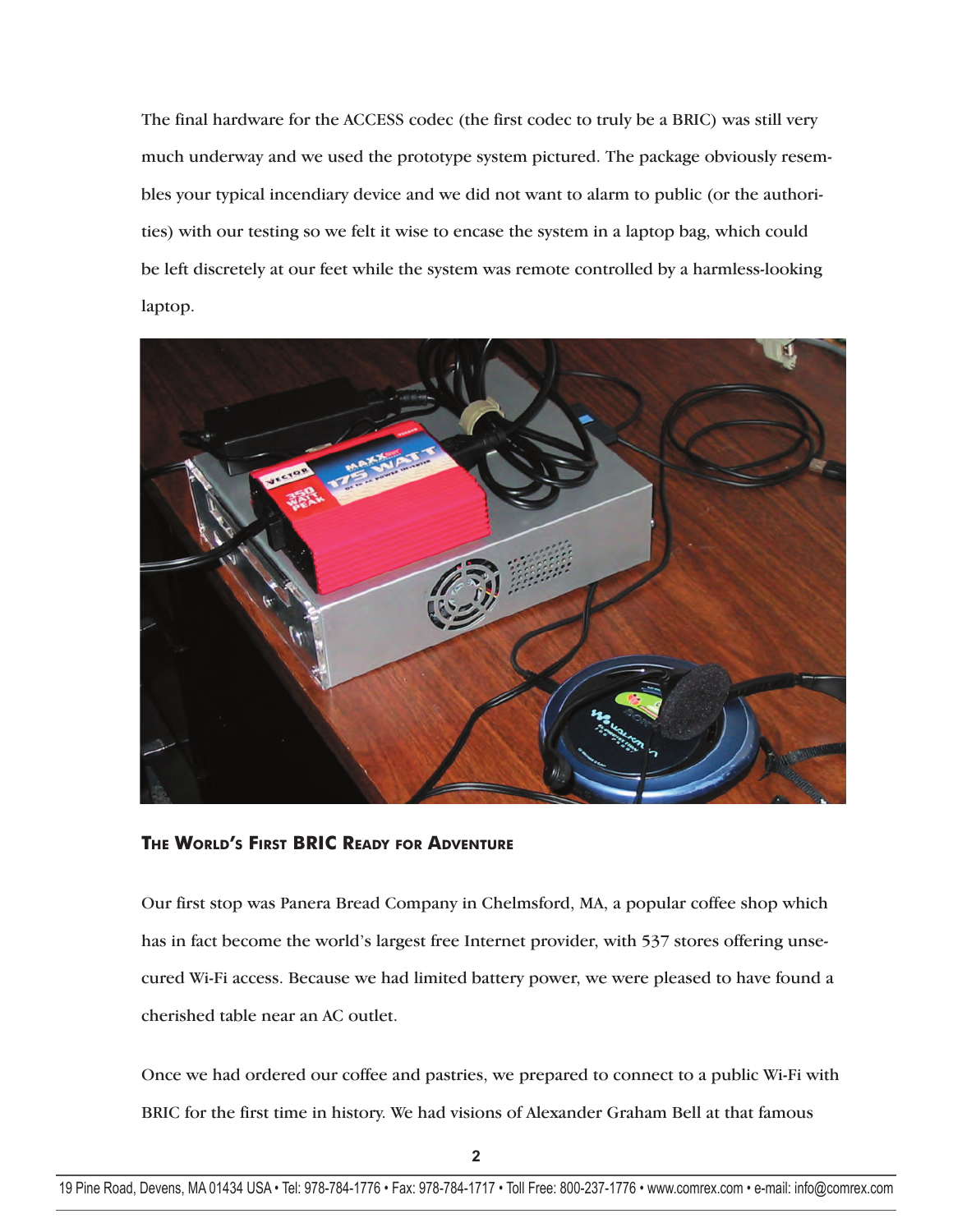moment his telephone first came alive, having spilled his drink and beckoned Mr. Watson for help over the invention. We did intend, however, to be more careful than that with our coffees. But our excitement was soon muted when we found that our wireless access card couldn't connect to the Panera access point. Inquiries about the health of the Wi-Fi network among the baristas and bakers met with the expected quizzical looks and shrugs.

We decided as a last ditch effort that a new Wi-Fi card was in order. Luckily, the chosen Panera was adjacent to a WalMart, retailer of all things useful and otherwise. Our other engineers had an aversion to entering the mega-plex, with one guy flatly stating he had never set foot in one, and hoped never to have to. (I wondered how it was possible for an adult to have avoided WalMart his entire life.) So it fell to me to find the computer section of the giant store, and obtain the required hardware, leaving our engineer's WalMart virginity intact.

The replacement card did the trick and we were soon happily connected to the Panera Bread Network. We connected to another prototype BRIC located at the Comrex lab which was wired in an "analog loopback" configuration, and sent audio across the link in full duplex. Our chosen audio source was a book-on-CD playing from a CD-walkman. So it was that day that the first sounds transmitted over this breakthrough technology was from "Harry Potter and the Goblet of Fire".

The two key factors in using the public Internet for real-time audio are stability and latency. The nature of BRIC is that audio is broken into "packets" and sent off into the ether in hopes they will arrive at their destination quickly and in reasonable order. The only way to compensate for packets that are received late is to add a buffer at the input to the decoder, so that all packets will be received and ordered before decoding. The size of this buffer dictates the overall time delay of a particular link. So it's important to find the "sweet spot" on these networks, balancing acceptable packet loss with reasonable delay.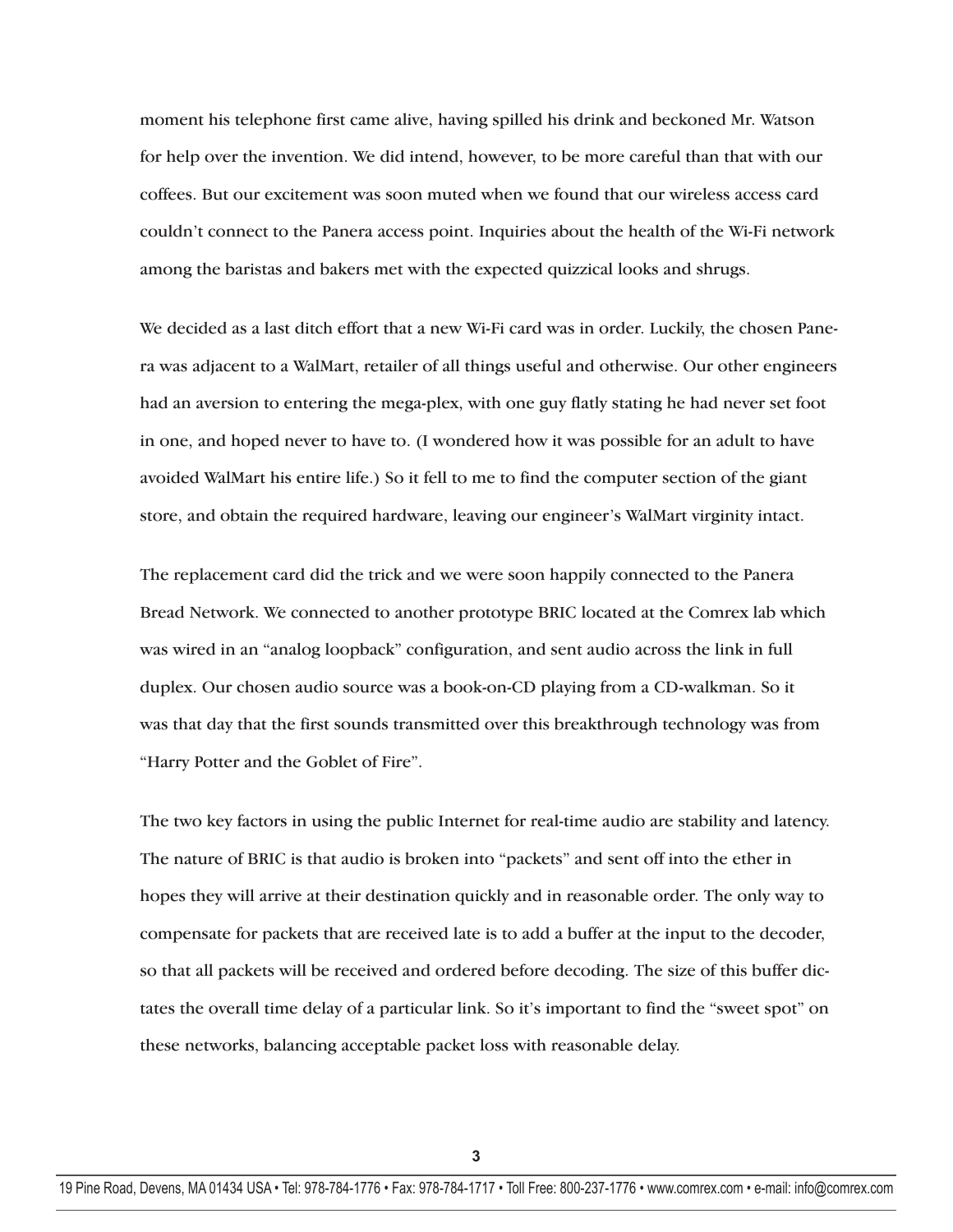At Panera we found that a solid connection was possible with a one-way audio delay of about 150mS. This put the delay in the same order of magnitude as a POTS codec, which seems workable for broadcasters. Optimism ensued as we headed toward our next destination.

Just up the road a few miles was the business district of Nashua, NH. Located on the state line and benefiting from the lack of a sales tax, this area is a retail Mecca. It also blossoms with wireless access points, as we found as we cruised the main throughway. Our laptop lit up with dozens of Wi-Fi networks, some secure, but many wide open. Our destination was Border Books, whose café includes a T-Mobile provided Hotspot. T-Mobile sports a subscription model, and we were taken aback a bit at paying \$6-\$10 (based on package chosen) for our one-time test. But regular users do get a better deal. The T-mobile connection was solid at a similar 150mS delay setting.

We made a quick stop at a nearby Starbucks, which also supplies Wi-Fi via T-mobile. Since this network had already been tested (and we'd had more than sufficient caffeine intake), we made a quick attempt to connect via the car. But shortly after we got our system booted and signal acquired, the caffeine took its toll when one of our engineers moved the laptop bag slightly the wrong way and dislodged the battery connector, killing power to the system. Rather than reboot and reconnect we went in search of a different network to try. Next stop: McDonald's.

Powered by a company called Wayport (which also provides access in many airports and hotels), the McDonald's Wi-Fi network is perhaps the most ubiquitous. But our engineers rebelled against actually going in (note to self: vegetarians make lousy alpha-testers) and we were once again relegated to the parking lot. Things went smoothly this time, however, and we were soon running our first mobile test. Delay and stability were quite reasonable on this link, and we could achieve rock-solid performance with only slightly over 100mS latency. We tooled around the parking lot a bit and lost our signal only when a large delivery